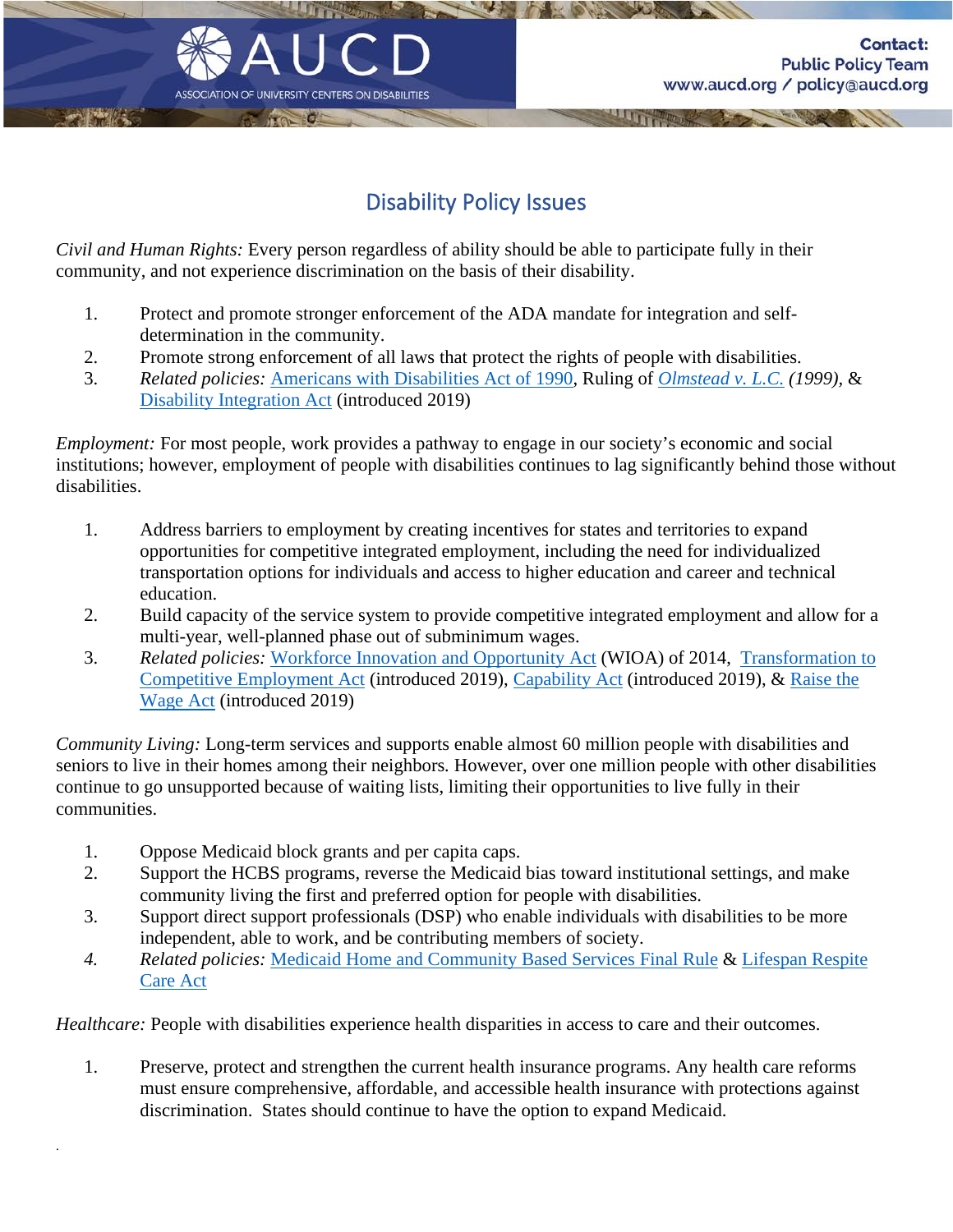

- 2. Ensure people with disabilities are guiding research that impacts them
- 3. *Related policies:* [Medicare,](https://www.cms.gov/Medicare/Medicare.html) [Medicaid,](https://www.aucd.org/template/page.cfm?id=277) [Affordable Care Act,](https://www.aucd.org/template/page.cfm?id=808) & [Patient-Centered Outcomes Research](https://reauthorizepcori.org/resources/)

*Social Security*: The non-retirement components of Social Security were created almost fifty years ago to address the needs of people with disabilities and their families. These programs were developed at a time when it was thought that individuals with disabilities could not work nor live independently.

- 1. Modernize the SSI and SSDI programs in a manner that promotes and does not punish labor force participation and savings, and reject proposals that lead to the loss of benefits, supports, and services for persons with disabilities.
- 2. Address aspects of the SSI and SSDI programs that inhibit financial stability and access to the middle class for people with disabilities.
- 3. Eliminate marriage penalties in SSI by maintaining the individual asset limit regardless of marital status.
- 4. Protect the current structure of the children's SSI program.
- 5. *Related policies:* [Social Security Disability Insurance, Supplemental Security Income,](https://www.aucd.org/template/page.cfm?id=278) & [ABLE Age](https://www.aucd.org/template/news.cfm?news_id=14233&parent=1068&parent_title=Disability%20Policy%20News%20In%20Brief%20Archive&url=/template/page.cfm?id%3D1068)  [Adjustment Act](https://www.aucd.org/template/news.cfm?news_id=14233&parent=1068&parent_title=Disability%20Policy%20News%20In%20Brief%20Archive&url=/template/page.cfm?id%3D1068) (introduced 2019)

*Education:* Educational attainment is directly linked to better employment outcomes, higher wages, and lower unemployment. We must ensure that the government fully includes students with disabilities in all aspects of education, including the assessment and state accountability systems.

- 1. Provide funding, enforcement, monitoring, guidance, and technical assistance to states to implement the Every Student Succeeds Act (ESSA) with additional attention to ensuring students with disabilities are fully included in all aspects of school.
- 2. Fully fund IDEA and expand support for Part C of IDEA.
- 3. Continue the activities of the Department of Education's Office of Civil Rights to ensure the civil rights of all children with disabilities are protected.
- 4. Closely monitor the use of discipline, including restraints and seclusion, with all students, including those with disabilities.
- 5. Reauthorize and fully fund transition programs in higher education that include students with intellectual and developmental disabilities.
- 6. *Related policies:* [Individuals with Disabilities Act, Higher Education Act, Every Student Succeeds](https://www.aucd.org/template/page.cfm?id=273)  [Act,](https://www.aucd.org/template/page.cfm?id=273) & [Keeping All Students Safe Act](https://www.aucd.org/docs/publications/policy/2019_0122_kassa.pdf)

*Budget and Appropriations:* The nation's budget priorities must include funding for programs that promote the independence and self-determination of people with disabilities. Federal and state revenue must be sufficient to fund the programs that people with disabilities rely on to be healthy participants in work, school, and their community.

- 1. Support ongoing federal funding of our [Centers for Excellence in Developmental Disabilities](https://www.aucd.org/docs/policy/FINAL%20UCEDD%20Issue%20Brief%20FY%202020_dr%20(002).pdf)
- 2. Support ongoing funding for [Leadership Education in Neurodevelopmental and Related Disabilities](https://www.aucd.org/docs/policy/FINAL%20LEND%20Issue%20Brief%20FY%202020.pdf)
- 3. Support ongoing funding of [our Intellectual and Developmental Disabilities Research Centers](https://www.aucd.org/template/page.cfm?id=257)
- 4. Support ongoing funding [Projects of National Significance](https://www.aucd.org/template/page.cfm?id=257)

.

5. Oppose funding cuts [across policies and](https://www.aucd.org/template/page.cfm?id=1101) programs that impact people with disabilities